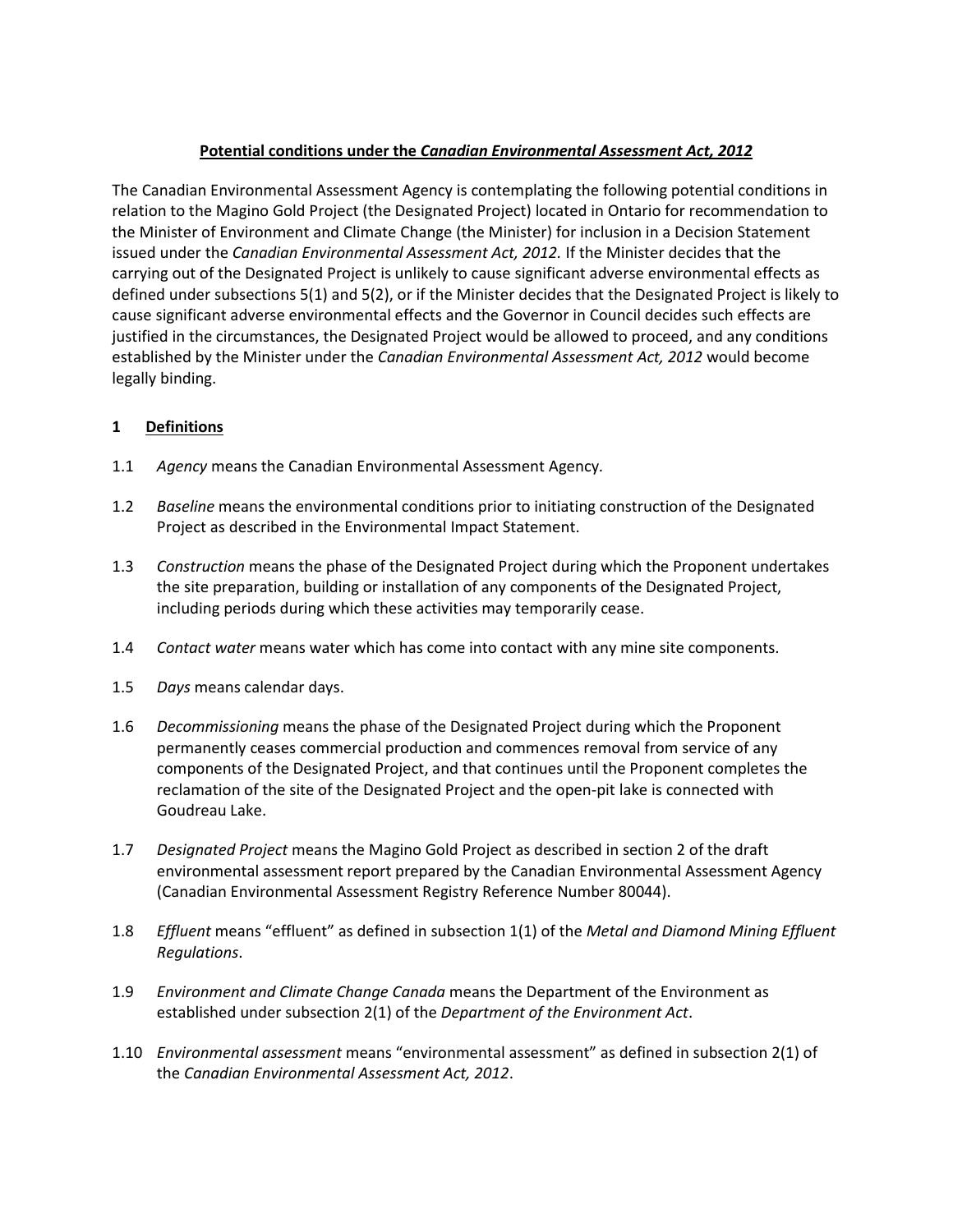- 1.11 *Environmental effects* means "environmental effects" as described in section 5 of the *Canadian Environmental Assessment Act, 2012*.
- 1.12 *Environmental Impact Statement* means the June 2017 document entitled *Environmental Impact Statement* (Canadian Environmental Assessment Registry Reference Number 80044, Document Number 19).
- 1.13 *Fish* means "fish" as defined in subsection 2(1) of the *Fisheries Act*.
- 1.14 *Fish habitat* means "fish habitat" as defined in subsection 2(1) of the *Fisheries Act*.
- 1.15 *Fisheries and Oceans Canada* means the Department of Fisheries and Oceans as established under subsection 2(1) of the *Department of Fisheries and Oceans Act*.
- 1.16 *Follow-up program* means "follow-up program" as defined in subsection 2(1) of the *Canadian Environmental Assessment Act, 2012*.
- 1.17 *Heritage value* means the aesthetic, historic, scientific, cultural, social or spiritual importance or significance for past, present or future generations.
- 1.18 *Indigenous groups* means the following Aboriginal Peoples: Batchewana First Nation, Garden River First Nation, the Métis Nation of Ontario, Michipicoten First Nation, Missanabie Cree First Nation and the Red Sky Métis Independent Nation.
- 1.19 *Listed species at risk* means a species that is listed on the List of Wildlife Species at Risk set out in Schedule 1 of the *Species at Risk Act*.
- 1.20 *Migratory bird* means "migratory bird" as defined in subsection 2(1) of the *Migratory Birds Convention Act, 1994*.
- 1.21 *Mitigation measures* means "mitigation measures" as defined in subsection 2(1) of the *Canadian Environmental Assessment Act, 2012*.
- 1.22 *Offsetting plan* means "offsetting plan" as defined in section 1 of the Applications for Authorization under paragraph 35(2)(b) of the *Fisheries Act* Regulations and "compensation plan" as described in subsection 27.1 of the *Metal and Diamond Mining Effluent Regulations*.
- 1.23 *Operation* means the phase of the Designated Project during which the commercial production takes place, including periods during which commercial production may temporarily cease, and which continues until the start of decommissioning.
- 1.24 *Progressive reclamation* means reclamation which is carried out by the Proponent concurrently with all phases of the Designated Project to progressively return any physically disturbed areas to a state as close to the baseline as possible, as soon after the disturbance as practical.
- 1.25 *Project study area means* the area labelled "project study area" by the Proponent on figure 4-9 of the Environmental Impact Statement.
- 1.26 *Proponent* means Prodigy Gold Incorporated and its successors or assignees.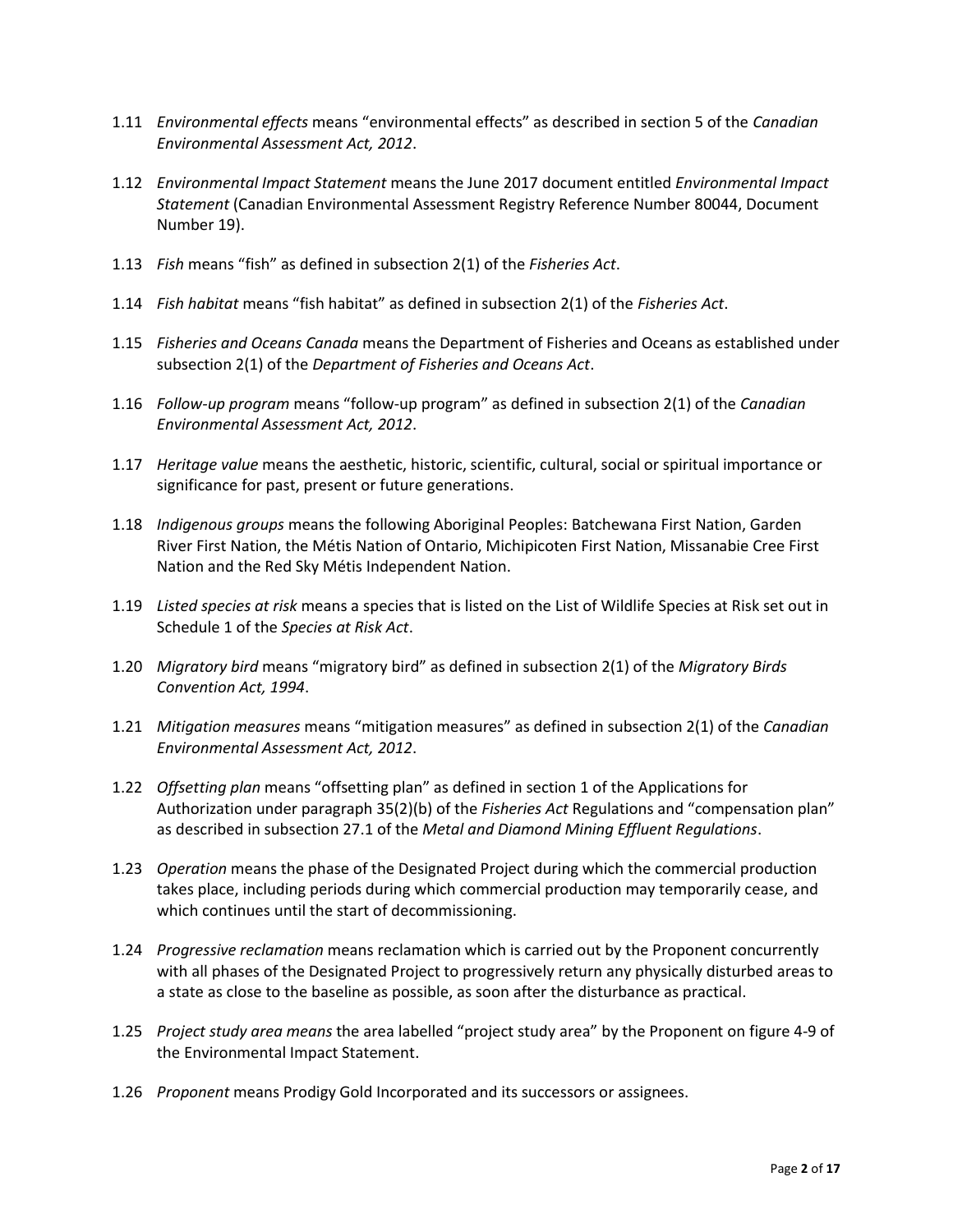- 1.27 *Qualified individual* means someone who, through education, experience and knowledge relevant to a particular matter, may be relied on by the Proponent to provide advice within his or her area of expertise. Knowledge relevant to a particular matter may include community and Indigenous traditional knowledge.
- 1.28 *Record* means "record" as defined in subsection 2(1) of the *Canadian Environmental Assessment Act, 2012.*
- 1.29 *Relevant authorities* means federal and/or provincial authorities that are in possession of specialist or expert information or knowledge, or that have a responsibility for the administration of a law or regulation, with respect to the subject matter of a condition set out in this document.
- 1.30 *Reporting year* means January 1 of a calendar year through December 31 of the same calendar year.
- 1.31 *Serious harm* means "serious harm" as defined in subsection 2(2) of the *Fisheries Act*.
- 1.32 *Structure, site or thing of historical, archeological, paleontological or architectural significance* means a structure, site or thing that is determined by a qualified individual, on the basis of heritage value, to be associated with an aspect of the history or culture of the people of Canada, including Indigenous groups.
- 1.33 *Wetland* means land saturated with water long enough to promote formation of water altered soils, growth of water-tolerant vegetation and various kinds of biological activity that is adapted to the wet environment.

#### **Potential Conditions**

These conditions may be established for the sole purpose of the Decision Statement issued under the *Canadian Environmental Assessment Act, 2012*. They do not relieve the Proponent from any obligation to comply with other legislative or other legal requirements of the federal, provincial, or local governments. Nothing in this document shall be construed as reducing, increasing, or otherwise affecting what may be required of the Proponent to comply with all applicable legislative or legal requirements.

## **2 General conditions**

2.1 The Proponent shall ensure that its actions in meeting the conditions set out in this document during all phases of the Designated Project are considered in a careful and precautionary manner, promote sustainable development, are informed by the best information and knowledge available at the time the Proponent takes action, including community and Indigenous traditional knowledge, are based on methods and models that are recognized by standard-setting bodies, are undertaken by qualified individuals, and have applied the best available economically and technically feasible technologies.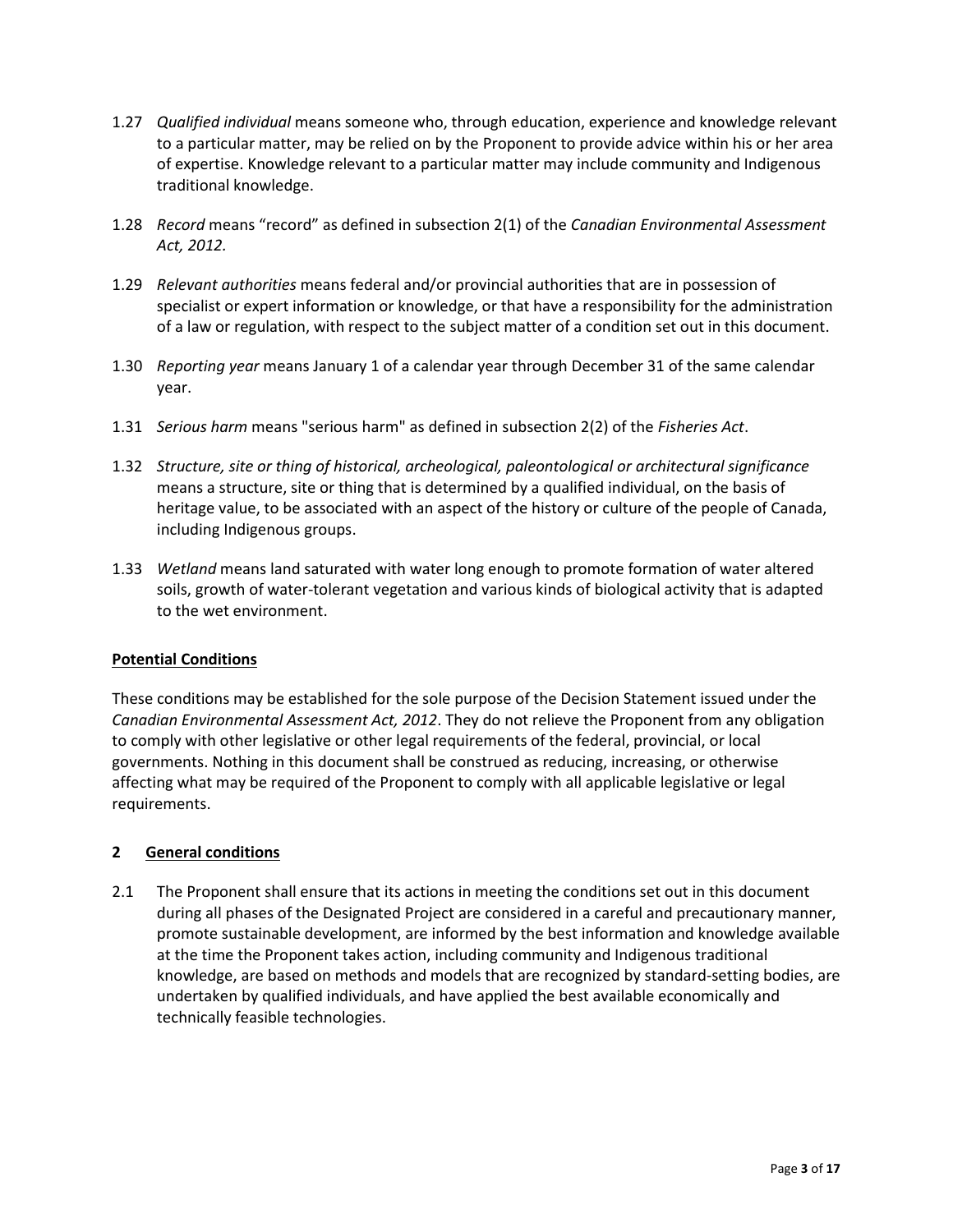### *Consultation*

- 2.2 The Proponent shall, where consultation is a requirement of a condition set out in this document:
	- 2.2.1 provide a written notice of the opportunity for the party or parties being consulted to present their views and information on the subject of the consultation;
	- 2.2.2 provide all information available and relevant on the scope and the subject matter of the consultation and a period of time agreed upon with the party or parties being consulted, not to be less than 15 days, to prepare their views and information;
	- 2.2.3 undertake an impartial consideration of all views and information presented by the party or parties being consulted on the subject matter of the consultation; and
	- 2.2.4 advise in a timely manner the party or parties being consulted on how the views and information received have been considered by the Proponent.
- 2.3 The Proponent shall, where consultation with Indigenous groups is a requirement of a condition set out in this document, communicate with each Indigenous group with respect to the manner to satisfy the consultation requirements referred to in condition 2.2, including methods of notification, the type of information and the period of time to be provided when seeking input, the process to be used by the Proponent to undertake impartial consideration of all views and information presented on the subject of the consultation, and the period of time and the means to advise Indigenous groups of how their views and information were considered by the Proponent.

#### *Follow-up and adaptive management*

- 2.4 The Proponent shall, where a follow-up program is a requirement of a condition set out in this document, determine, as part of the development of each follow-up program and in consultation with the party or parties being consulted during the development, the following information:
	- 2.4.1 the methodology, location, frequency, timing and duration of monitoring associated with the follow-up program;
	- 2.4.2 the scope, content and frequency of reporting of the results of the follow-up program;
	- 2.4.3 the levels of environmental change relative to baseline conditions that would require the Proponent to implement modified or additional mitigation measure(s), including instances where the Proponent may require Designated Project activities to be stopped; and
	- 2.4.4 the technically and economically feasible mitigation measures to be implemented by the Proponent if monitoring conducted as part of the follow-up program shows that the levels of environmental change referred to in condition 2.4.3 have been reached or exceeded.
- 2.5 The Proponent shall maintain the information referred to in condition 2.4 during the implementation of each follow-up program in consultation with the party or parties being consulted during the development of each follow-up program.
- 2.6 The Proponent shall provide the follow-up programs referred to in conditions 3.11, 3.12, 3.13, 4.4, 4.5, 5.3, 5.4, 6.5, 6.6, 7.2 and 7.3 to the Agency and to the party or parties being consulted during the development of each follow-up program prior to the implementation of each follow-up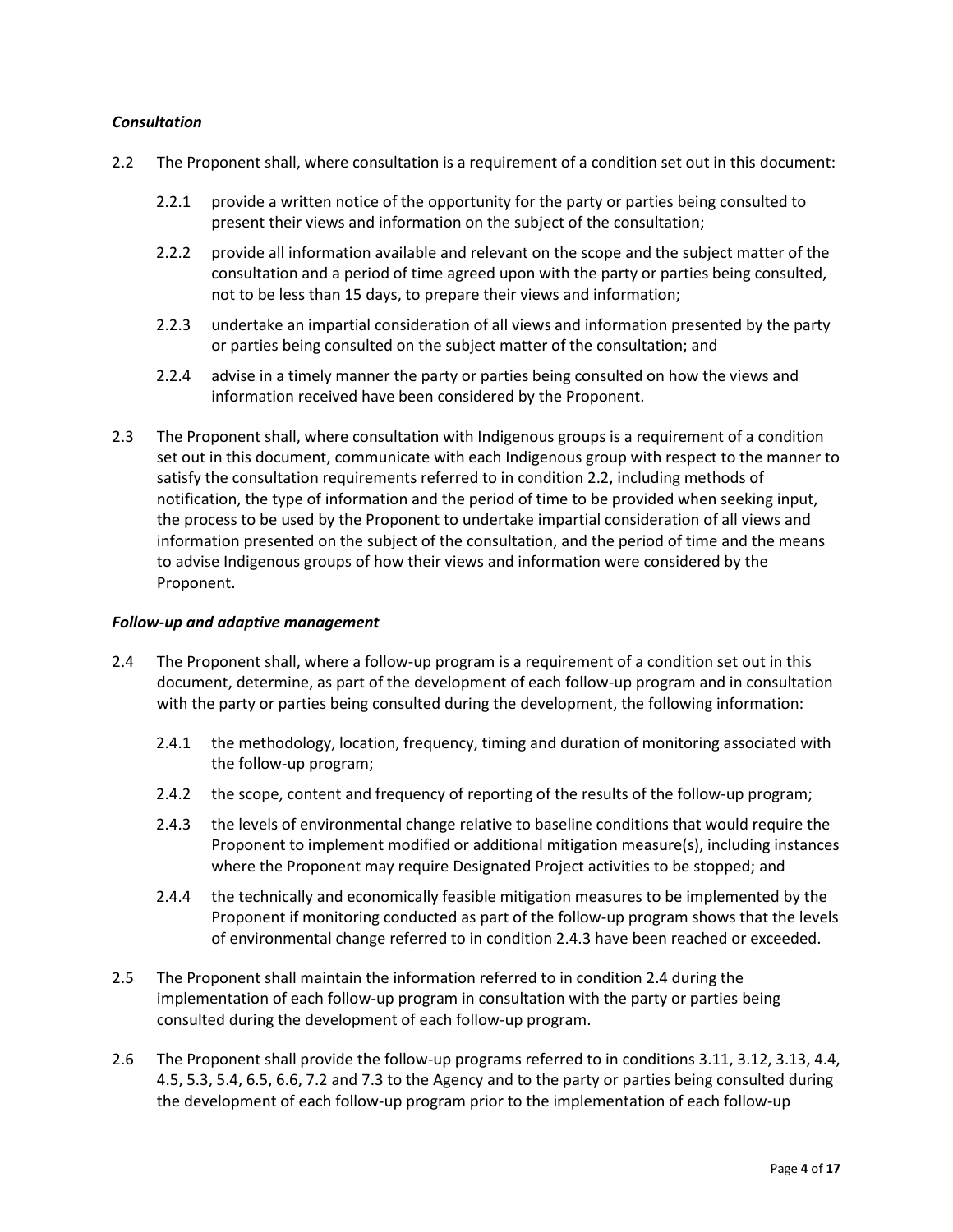program. The Proponent shall also provide any update(s) to the Agency and to the party or parties being consulted during the development of each follow-up program within 30 days of the followup program being updated.

- 2.7 The Proponent shall, where a follow-up program is a requirement of a condition set out in this document:
	- 2.7.1 conduct the follow-up program according to the information determined pursuant to condition 2.4;
	- 2.7.2 undertake monitoring and analysis to verify the accuracy of the environmental assessment as it pertains to the particular condition and/or to determine the effectiveness of any mitigation measure(s);
	- 2.7.3 determine whether modified or additional mitigation measures are required based on the monitoring and analysis undertaken pursuant to condition 2.7.2; and
	- 2.7.4 if modified or additional mitigation measures are required pursuant to condition 2.7.3, develop and implement these mitigation measures in a timely manner and monitor them pursuant to condition 2.7.2.
- 2.8 Where consultation with Indigenous groups is a requirement of a follow-up program, the Proponent shall discuss with each Indigenous group opportunities for their participation in the implementation of the follow-up program, including the analysis of the follow-up results and whether modified or additional mitigation measures are required, as set out in condition 2.7.

#### *Annual reporting*

- 2.9 The Proponent shall, commencing in the reporting year during which the Proponent begins the implementation of the conditions set out in this document, prepare an annual report that sets out:
	- 2.9.1 the activities undertaken by the Proponent in the reporting year to comply with each of the conditions set out in this document;
	- 2.9.2 how the Proponent complied with condition 2.1;
	- 2.9.3 for conditions set out in this document for which consultation is a requirement, how the Proponent considered any views and information that the Proponent received during or as a result of the consultation;
	- 2.9.4 the information referred to in conditions 2.4 and 2.5 for each follow-up program;
	- 2.9.5 the results of the follow-up program requirements identified in conditions 3.11, 3.12, 3.13, 4.4, 4.5, 5.3, 5.4, 6.5, 6.6, 7.2 and 7.3; and
	- 2.9.6 any modified or additional mitigation measures implemented or proposed to be implemented by the Proponent, as determined under condition 2.7.
- 2.10 The Proponent shall submit to the Agency the annual report referred to in condition 2.9, including an executive summary in both official languages, no later than March 31 following the reporting year to which the annual report applies.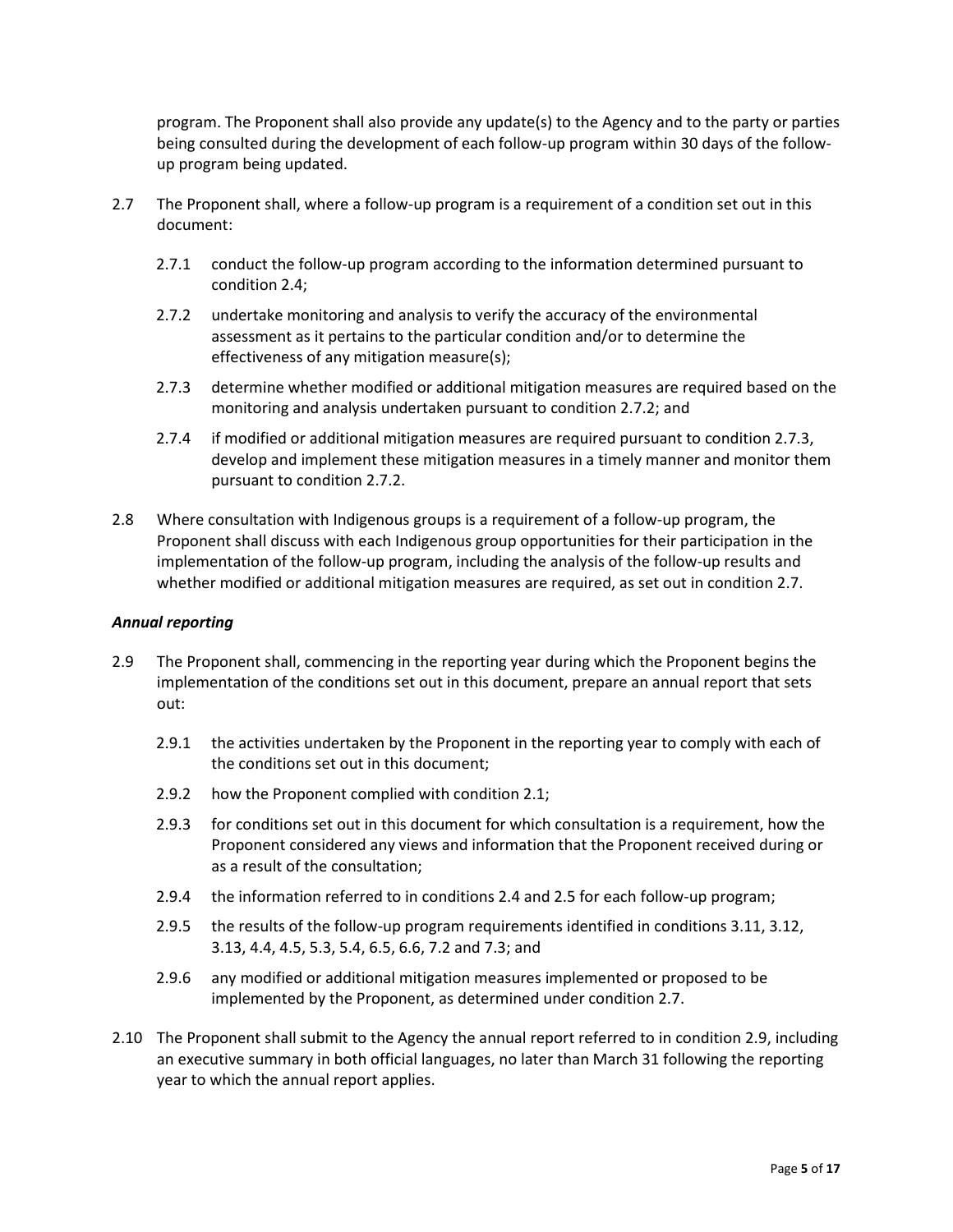## *Information sharing*

- 2.11 The Proponent shall publish on the Internet, or any medium which is publicly available, the annual reports and the executive summaries referred to in conditions 2.9 and 2.10, the offsetting plan(s) referred to in condition 3.9, the reports related to accidents and malfunctions referred to in conditions 8.4.2 and 8.4.3, the communication plan referred to in condition 8.5, the schedules referred to in conditions 9.1, and 9.2, and any update(s) or revision(s) to the above documents, upon submission of these documents to the parties referenced in the respective conditions. The Proponent shall keep these documents publicly available for 25 years following the end of operation, or until the end of decommissioning of the Designated Project, whichever comes first. The Proponent shall notify the Agency and Indigenous groups of the availability of these documents within 48 hours of their publication.
- 2.12 When the development of a plan is a requirement of a condition set out in this document, the Proponent shall submit the plan to the Agency prior to construction, unless otherwise required through the condition.

### *Change of Proponent*

2.13 The Proponent shall notify the Agency and Indigenous groups in writing no later than 30 days after the day on which there is a transfer of ownership, care, control or management of the Designated Project in whole or in part.

### *Change to the Designated Project*

- 2.14 The Proponent shall consult with Indigenous groups, Pic Mobert First Nation and relevant authorities prior to initiating any changes to the Designated Project that may result in adverse environmental effects, and shall notify the Agency in writing no later than 60 days prior to initiating the change(s).
- 2.15 In notifying the Agency pursuant to condition 2.14, the Proponent shall provide the Agency with a description of the potential adverse environmental effects of the change(s) to the Designated Project, the proposed mitigation measures and follow-up requirements to be implemented by the Proponent and the results of the consultation with Indigenous groups, Pic Mobert First Nation and relevant authorities.

#### **3 Fish and fish habitat**

- 3.1 The Proponent shall develop, prior to construction, and implement, during all phases of the Designated Project, measures to control erosion and sedimentation within the project study area in a manner consistent with the *Fisheries Act* and its regulations. The Proponent shall submit these measures to the Agency before implementing them. Among other measures, the Proponent shall:
	- 3.1.1 use ditches and diversion berms to maintain stream bank stability; and
	- 3.1.2 use physical barriers to reduce runoff from disturbed areas.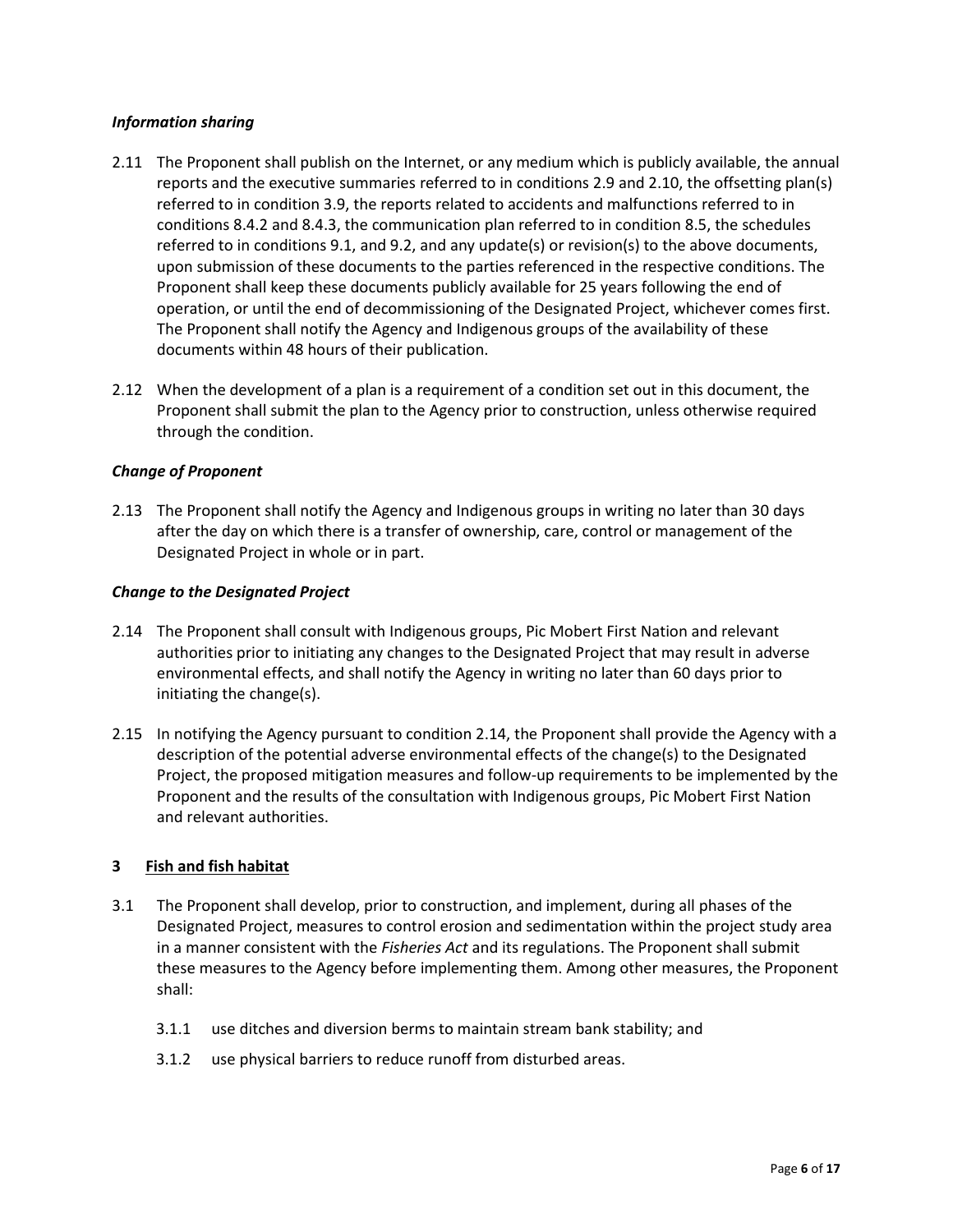- 3.2 The Proponent shall comply with the *Metal and Diamond Mining Effluent Regulations* and the pollution prevention provisions of the *Fisheries Act* as it pertains to the deposit of effluent from the Designated Project. In doing so, the Proponent shall:
	- 3.2.1 collect, during construction and operation, contact water for reuse in Designated Project activities, and treat excess contact water that cannot be reused, if required, to comply with the *Metal and Diamond Mining Effluent Regulations* and subsection 36(3) of the *Fisheries Act* before it is discharged at the effluent discharge location in Otto Lake;
	- 3.2.2 install, prior to operation, and use a cyanide destruction circuit to reduce cyanide concentrations in tailings before the tailing are directed to the tailings management facility during operation; and
	- 3.2.3 after the end of operation and until the open-pit lake is filled, collect and direct contact water to the open-pit lake.
- 3.3 The Proponent shall control the flow at which excess water referred to in condition 3.2.1 is discharged to limit disturbance of lake bed material.
- 3.4 The Proponent shall, prior to operation, implement seepage control measures at the tailings management facility and maintain these measures during operation and decommissioning.
- 3.5 The proponent shall not connect the open-pit lake until such time as water in the open-pit lake complies with the pollution prevention provisions of the *Fisheries Act*. The Proponent shall treat water, if required to comply with the pollution prevention provisions of the *Fisheries Act,* while taking into account the Canadian Council of Minister of the Environment's *Canadian Water Quality Guidelines for Protection of Aquatic Life,* prior to connecting the open-pit lake to Goudreau Lake.
- 3.6 The Proponent shall develop, prior to the start of blasting activities in or near water, and implement, during blasting activities in or near water, mitigation measures to avoid or prevent adverse effects to fish and fish habitat from the use of explosives in a manner consistent with the *Fisheries Act* and its regulations. When developing these measures, the Proponent shall take into account the *Measures to avoid causing harm to fish and fish habitat including aquatic species at risk* issued by Fisheries and Oceans Canada as it pertains to the use of explosives in or near water. The Proponent shall submit these measures to the Agency before implementing them.
- 3.7 The Proponent shall salvage and relocate fish prior to conducting any Designated Project activity requiring removal of fish habitat in a manner consistent with any license issued under the *Fisheries Act* and its regulations. The Proponent shall salvage and relocate fish in consultation with Indigenous groups and to the satisfaction of Fisheries and Oceans Canada and other relevant authorities.
- 3.8 The Proponent shall design, install and operate the water intake structures in Goudreau Lake in a manner which reduces the incidental capture of fish by entrainment and impingement through the use of an appropriately sized fish screen, taking into account Fisheries and Oceans Canada's *Freshwater Intake End-of-Pipe Fish Screen Guideline* and in a manner consistent with the *Fisheries Act* and its regulations.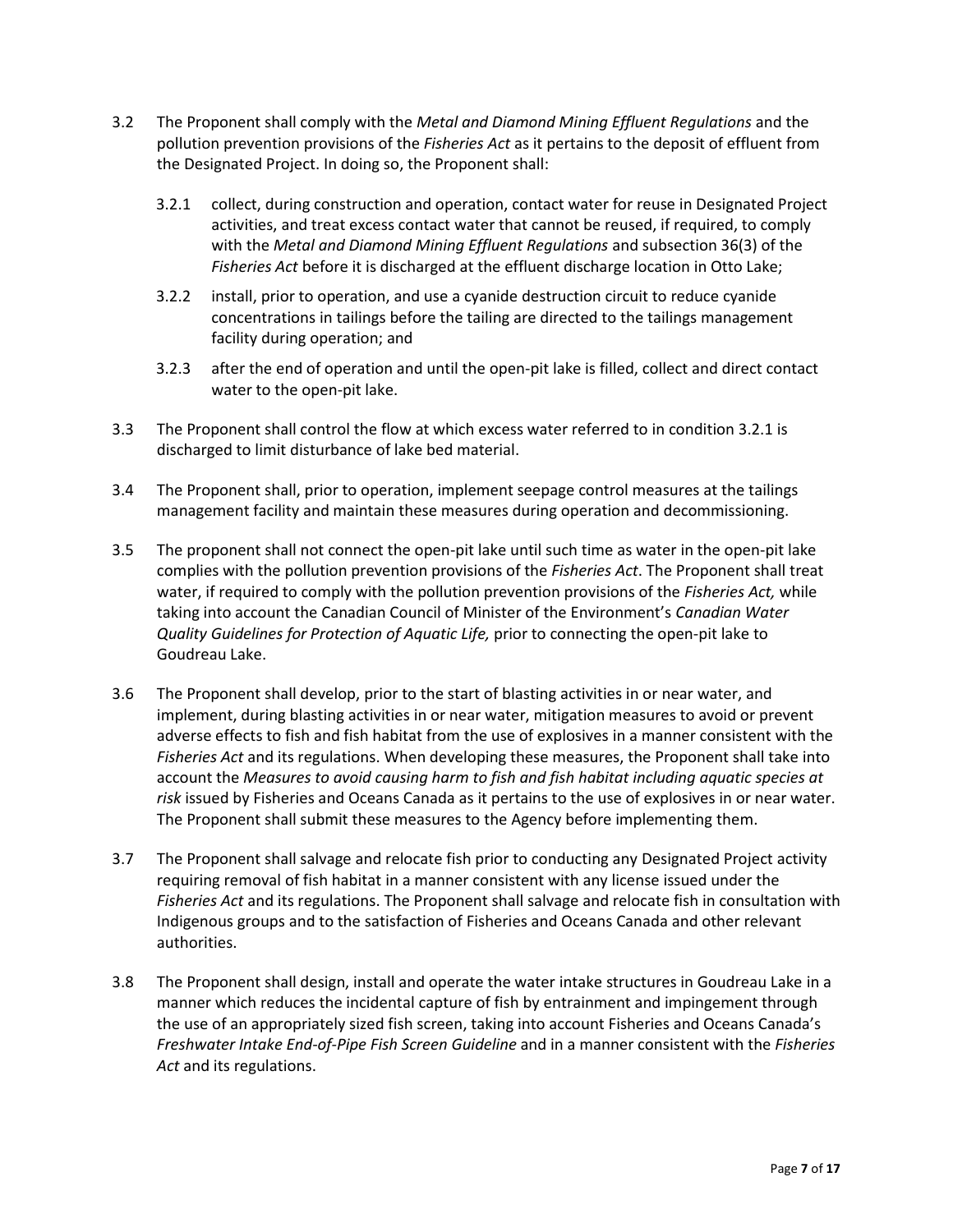- 3.9 The Proponent shall develop, to the satisfaction of Fisheries and Oceans Canada and Environment and Climate Change Canada and in consultation with Indigenous groups, any offsetting plan(s) related to any residual serious harm to fish associated with the carrying out of the Designated Project. The Proponent shall implement the plan. The Proponent shall submit any approved offsetting plan(s) to the Agency prior to implementation.
- 3.10 The Proponent shall, for any fish habitat offsetting measure(s) proposed in any offsetting plan(s) referred to in condition 3.9 that may cause adverse environmental effects not considered in the environmental assessment, develop and implement, following consultation with Indigenous groups, Fisheries and Oceans Canada and Environment and Climate Change Canada, measures to mitigate those effects. The Proponent shall submit these measures to the Agency before implementing them.
- 3.11 The Proponent shall develop, prior to the start of blasting activities in or near water and in consultation with relevant authorities, a follow‐up program to determine the effectiveness of the mitigation measures as it pertains to the adverse environmental effects on fish and fish habitat, including spawning habitat, caused by blasting. The Proponent shall implement the follow-up program during blasting activities. As part of the implementation of the follow-up program, the Proponent shall:
	- 3.11.1 monitor instantaneous pressure and particle velocity during the first blasting event;
	- 3.11.2 if results of the monitoring referred to in condition 3.11.1 indicate an instantaneous pressure change greater than 100 kiloPascals in the swimbladder of fish or that blasting produces a peak particle velocity greater than 13 millimetre per second in a spawning bed, develop, prior to the next blasting event and in consultation with relevant authorities, modified or additional mitigation measures pursuant to condition 2.7 in order to protect fish and fish habitat, including spawning habitat; and
	- 3.11.3 implement the modified or additional mitigation measures referred to in condition 3.11.2 during all subsequent blasting events. The Proponent shall submit these measures to the Agency before implementing them.
- 3.12 The Proponent shall develop, prior to construction and in consultation with Indigenous groups and relevant authorities, a follow-up program to verify the accuracy of the environmental assessment and to determine the effectiveness of the mitigation measures as it pertains to adverse environmental effects on fish and fish habitat caused by changes in water and sediment quality in Otto Lake and Herman Lake. The Proponent shall implement the follow-up program during all phases of the Designated Project, including the environmental effects monitoring requirements set out in Schedule 5 of the *Metal and Diamond Mining Effluent Regulations.* As part of the implementation of the follow-up program, the Proponent shall:
	- 3.12.1 monitor, at least quarterly, concentrations of total phosphorus, mercury, copper, silver, sulphate and ammonia in water during operation;
	- 3.12.2 monitor, at least annually, concentrations of copper, arsenic, cadmium, manganese, mercury and total phosphorus in sediments during operation;
	- 3.12.3 monitor fish health through fish tissue sampling and fish population studies. Monitoring shall include lower trophic level indicator species and shall include monitoring of fish abundance, fish population structure and other fish health metrics that shall be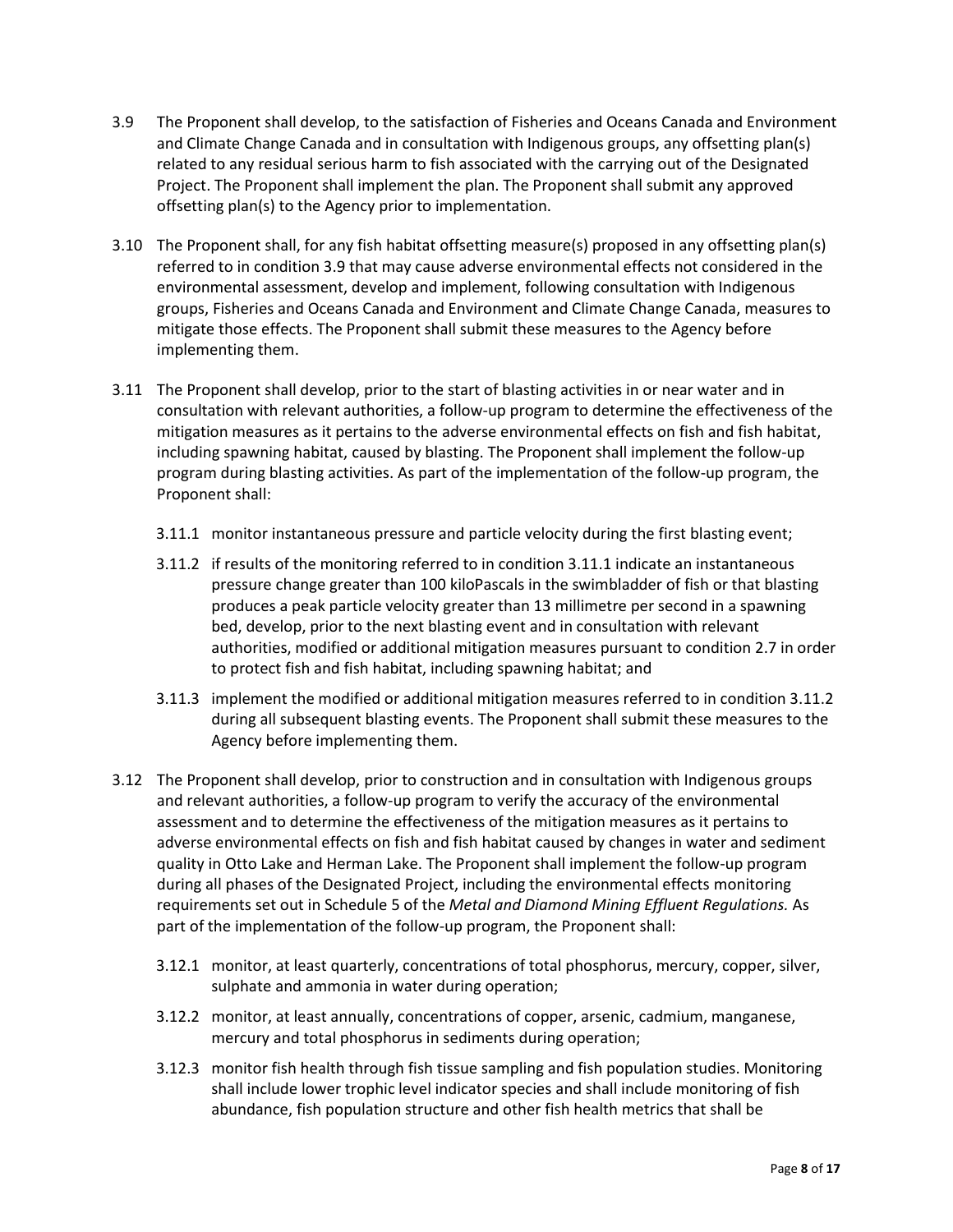determined in consultation in Indigenous groups and relevant authorities. The Proponent shall conduct monitoring for one year prior to operation and at least biannually for the first three years of operation and shall:

- 3.12.3.1 if the results of monitoring during the first three years of operation demonstrate that no adverse environmental effects to fish and fish habitat from Designated Project activities are occurring, continue monitoring every three years after the first three years for a duration that shall be determined in consultation with Indigenous groups and relevant authorities; or
- 3.12.3.2 if the results of monitoring during the first three years of operation demonstrate that adverse environmental effects to fish and fish habitat from Designated Project activities are occurring, determine, in consultation with Indigenous groups and relevant authorities, with what frequency and for what duration additional monitoring shall occur;
- 3.12.4 monitor nutrient levels, algae abundance, and dissolved oxygen levels. In doing so the Proponent shall:
	- 3.12.4.1 conduct monitoring one year prior to operation;
	- 3.12.4.2 conduct monitoring at least biannually for the first three years of operation and:
		- 3.12.4.2.1 if the results of the monitoring referred to in condition 3.12.4.2 demonstrate a statistically significant change with the results of monitoring referred to in condition 3.12.4.1, conduct a fish habitat utilization survey to verify that these changes do not cause adverse environmental effects to fish and fish habitat. The Proponent shall determine the methodology, the frequency and the duration of this survey in consultation with Indigenous groups and relevant authorities.
	- 3.12.4.3 after the third year of operation, the Proponent shall:
		- 3.12.4.3.1 continue monitoring of nutrient levels, algae abundance and dissolved oxygen levels every three years for a duration that shall be determined in consultation with Indigenous groups and relevant authorities, if the results of monitoring referred to in condition 3.12.4.2 demonstrate that no adverse environmental effects to fish and fish habitat from Designated Project activities are occurring; or
		- 3.12.4.3.2 continue monitoring at a frequency and duration that shall be determined in consultation with Indigenous groups and relevant authorities, if the results of monitoring referred to in condition 3.12.4.2 demonstrate that adverse environmental effects to fish and fish habitat from Designated Project activities are occurring.
- 3.12.5 if results of the monitoring referred to in conditions 3.12.1, 3.12.2, 3.12.3 or 3.12.4 or the results of the fish habitat utilization survey referred to in condition 3.12.4.2.1 demonstrate that modified or additional mitigation measures are required to protect fish and fish habitat from changes to water and sediment quality, develop and implement modified or additional mitigation measures pursuant to condition 2.7, which shall include,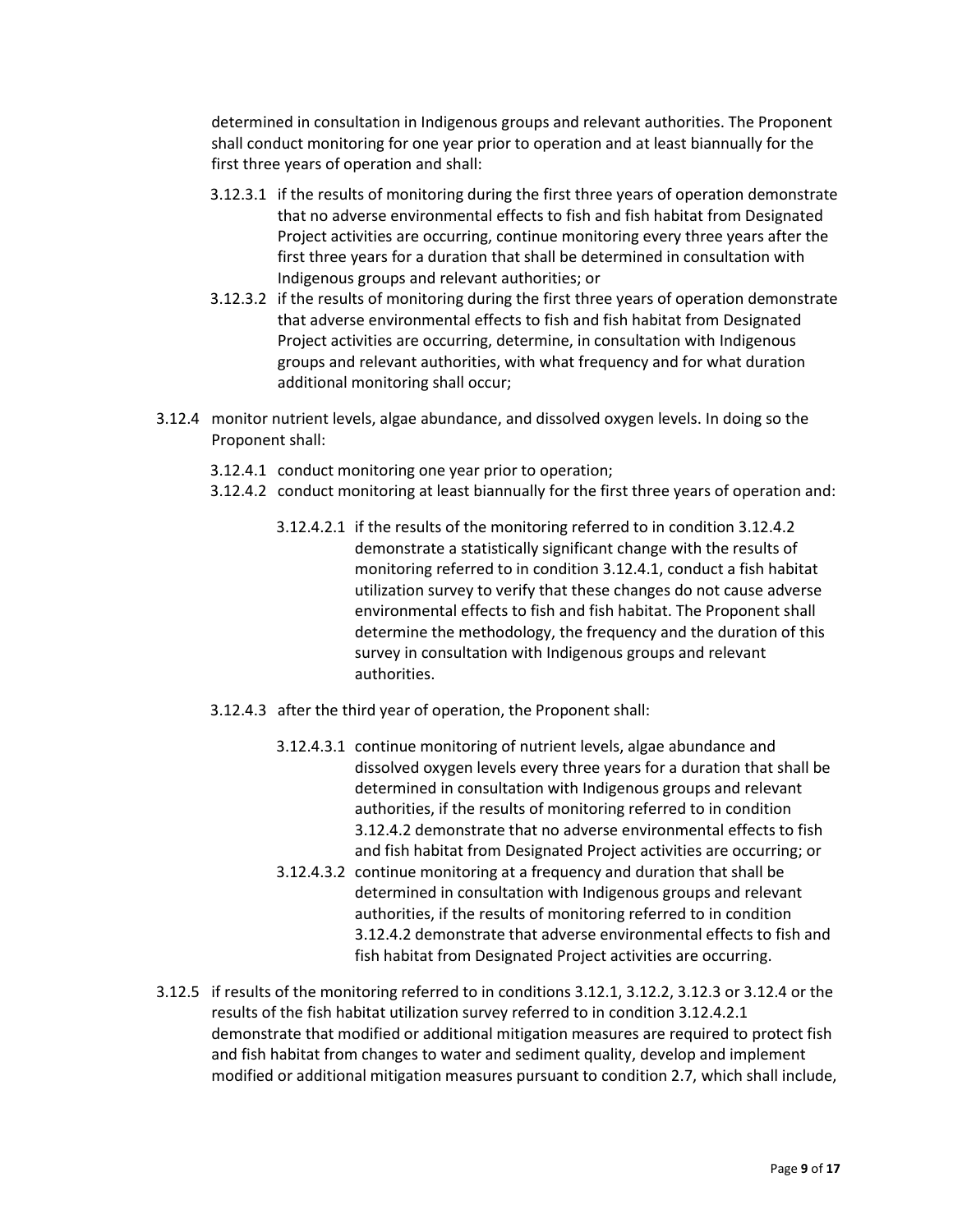at a minimum, the installation and use of an effluent treatment facility in Otto Lake. The Proponent shall submit these measures to the Agency before implementing them.

- 3.13 The Proponent shall develop, prior to construction, a follow-up program to verify the accuracy of the environmental assessment and to determine the effectiveness of the mitigation measures as it pertains to the adverse environmental effects on fish and fish habitat in Otto Lake, Herman Lake and Goudreau Lake from changes in groundwater quality caused by the Designated Project. The Proponent shall implement the follow-up program during all phases of the Designated Project. As part of the implementation of the follow-up program, the Proponent shall:
	- 3.13.1 monitor groundwater quality using as benchmarks the comparative standards for water quality identified by the Proponent in Table 7-54 of the Environmental Impact Statement; and
	- 3.13.2 if the results of the monitoring referred to in condition 3.13.1 demonstrate that modified or additional mitigation measures are required to mitigate adverse environmental effects on fish and fish habitat of changes in groundwater quality caused by the Designated Project, develop and implement modified or additional mitigation measures pursuant to condition 2.7. The Proponent shall submit these measures to the Agency before implementing them.

### **4 Migratory birds**

- 4.1 The Proponent shall carry out the Designated Project in a manner that protects migratory birds and avoids harming, killing or disturbing migratory birds or destroying, disturbing or taking their nests or eggs. In this regard, the Proponent shall take into account Environment and Climate Change Canada's *Avoidance Guidelines* and the risk of incidental take. The Proponent's actions when carrying out the Designated Project shall be in compliance with the *Migratory Birds Convention Act, 1994*, the *Migratory Birds Regulations* and with the *Species at Risk Act*.
- 4.2 The Proponent shall control lighting required during all phases of the Designated Project, including direction, timing and intensity, to avoid adverse environmental effects on migratory birds, while meeting health and safety requirements.
- 4.3 The Proponent shall undertake, in consultation with Indigenous groups and relevant authorities, progressive reclamation of the project study area. The Proponent shall identify, prior to the start of progressive reclamation and in consultation with Indigenous groups and relevant authorities, plant species native to the area of the Designated Project to use for revegetation as part of the progressive reclamation, including species suitable to create habitat for migratory birds.
- 4.4 The Proponent shall develop, prior to construction and in consultation with Indigenous groups and relevant authorities, a follow-up program to verify the accuracy of the environmental assessment as it pertains to the use by migratory birds of surface water facilities in the project study area. As part of the implementation of the follow-up program, the Proponent shall:
	- 4.4.1 monitor, at times migratory birds may be present in the project study area, the use by migratory birds of the tailings management facility and the water quality control pond during all phases of the Designated Project;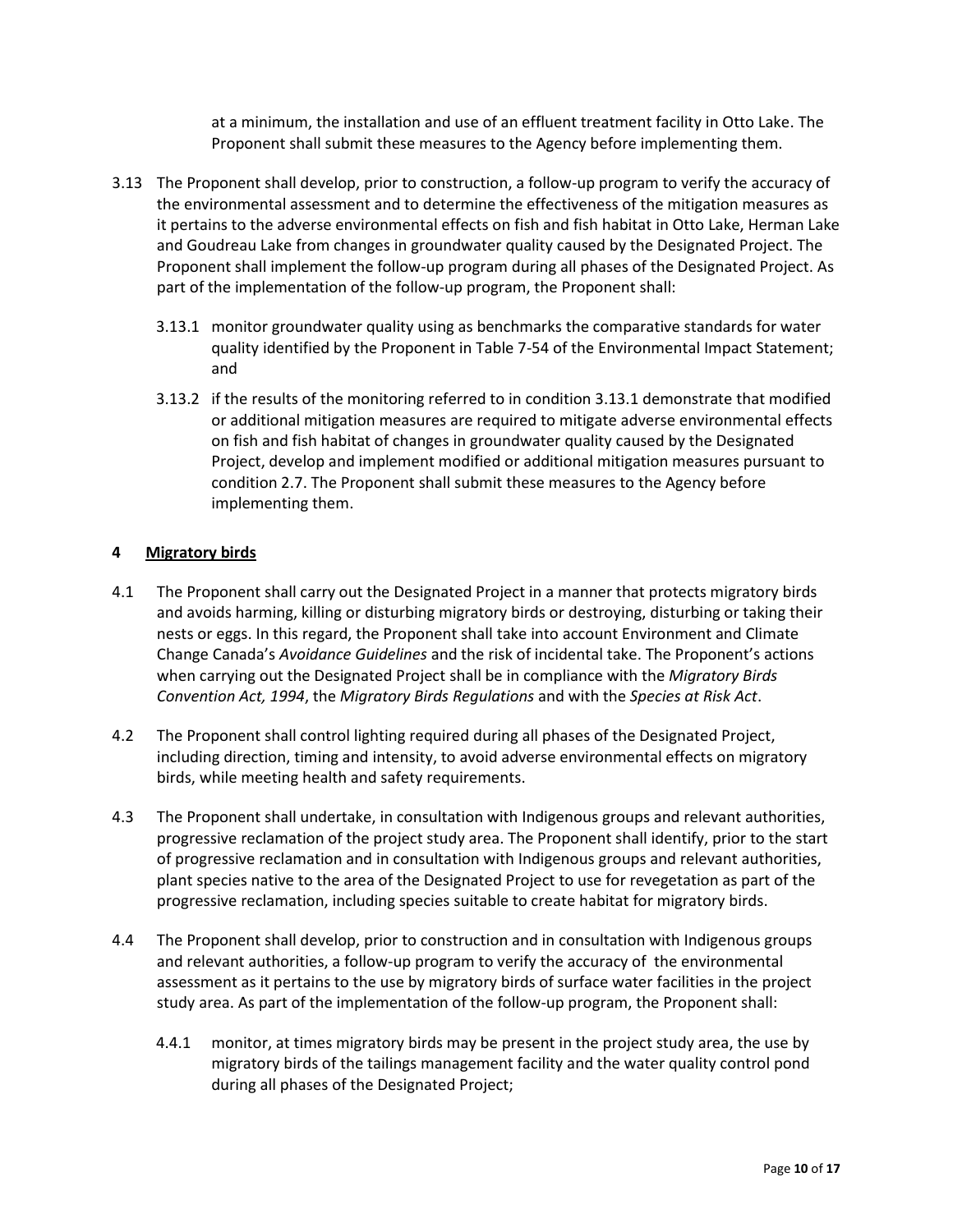- 4.4.2 monitor, at times migratory birds may be present in the project study area, the use by migratory birds of the open-pit lake during decommissioning; and
- 4.4.3 if results of the monitoring referred to in conditions 4.4.1 or 4.4.2 indicate that migratory birds use the tailings management facility, the water quality control pond or the open-pit lake, develop and implement deterrence measures pursuant to condition 2.7. The Proponent shall submit these measures to the Agency before implementing them.
- 4.5 The Proponent shall develop, prior to construction and in consultation with Indigenous groups and relevant authorities, a follow-up program to verify the accuracy of the environmental assessment and to determine the effectiveness of the mitigation measures to avoid harm to migratory birds, their eggs, and nests, including the mitigation measures used to comply with conditions 4.1 to 4.3. As part of the development of the follow-up program, the Proponent shall identify performance indicators that shall be used by the Proponent to evaluate the effectiveness of the progressive reclamation referred to in condition 4.3. The Proponent shall implement the follow-up program during all phases of the Designated Project. As part of the implementation of the follow-up program, the Proponent shall:
	- 4.5.1 conduct migratory bird surveys annually for the first three years following completion of construction to assess changes in migratory bird populations caused by the Designated Project. The Proponent shall determine the methodology for the migratory bird surveys in consultation with Indigenous groups and relevant authorities. The Proponent shall determine, in consultation with Indigenous groups and relevant authorities and based on the results of the initial surveys, if additional surveys are required after the first three years following completion of construction and at what frequency and in which locations these additional surveys shall occur; and
	- 4.5.2 monitor the effectiveness of the progressive reclamation referred to in condition 4.3, including the establishment of native plant species to create habitat for migratory birds, annually during operation and during the first three years of decommissioning and every five years thereafter. The Proponent shall monitor the effectiveness of the progressive reclamation referred to in condition 4.3 until the Proponent has determined, in consultation with Indigenous groups and relevant authorities, that the performance indicators have been met.

## **5 Health of Indigenous Peoples**

- 5.1 The Proponent shall develop, prior to construction, measures to mitigate emissions of dust and fugitive particulate generated by the Designated Project, including dust associated with mine vehicles on roads located within the property boundary, that take into account the standards and criteria set out in the Canadian Council of Ministers of the Environment's *Canadian Ambient Air Quality Standards* and Ontario's *Ambient Air Quality Criteria*. The Proponent shall submit these measures to the Agency before implementing them. The Proponent shall implement these measures during construction, operation and the first three years of decommissioning.
- 5.2 The Proponent shall undertake material handling and processing activities in an enclosed space equipped with a dust collection system.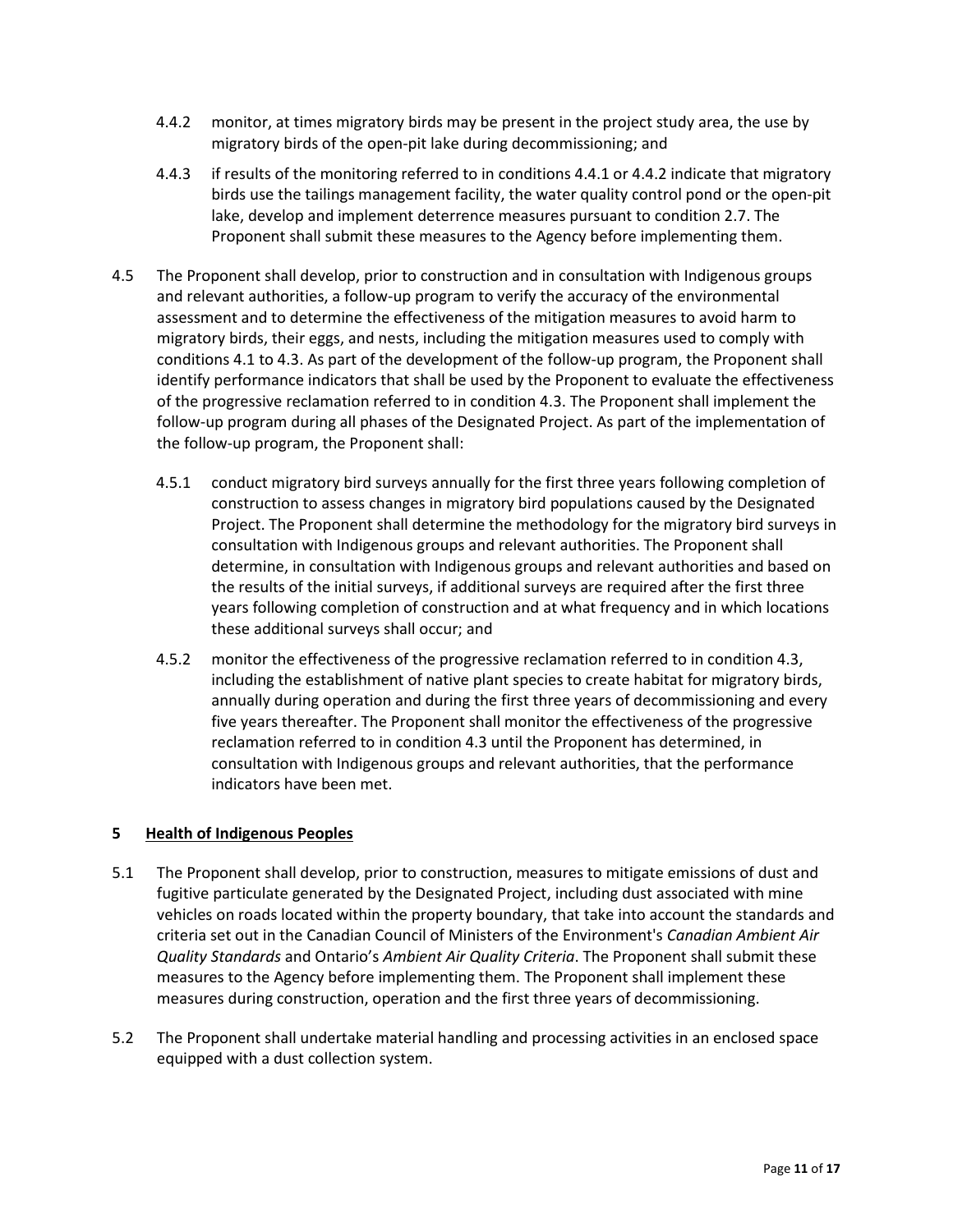- 5.3 The Proponent shall develop, prior to construction and in consultation with Indigenous groups and relevant authorities, a follow-up program to verify the accuracy of the environmental assessment and to determine the effectiveness of the mitigation measures as it pertains to the adverse environmental effects on the health of Indigenous Peoples caused by increased concentration of air contaminants, including total suspended particulates, particulate matter  $(PM<sub>10</sub>)$ , fine particulate matter  $(PM<sub>2.5</sub>)$ , sulphur dioxide, nitrogen dioxide and cadmium. As part of the follow-up program, the Proponent shall:
	- 5.3.1 identify, prior to construction, monitoring locations for air contaminants within areas used by Indigenous groups for traditional purposes for which maximum concentrations of air contaminants were predicted by the Proponent during the environmental assessment, as identified in Appendix N of the final response to Information Request 01 (Canadian Environmental Assessment Registry Reference Number 80044, Document Number 26);
	- 5.3.2 monitor, during construction, operation and the first three years of decommissioning, air contaminants at the monitoring locations identified pursuant to condition 5.3.1, using as benchmarks the standards and criteria set out in the Canadian Council of Ministers of the Environment's *Canadian Ambient Air Quality Standards* and Ontario's *Ambient Air Quality Criteria*. The Proponent shall monitor fine particulate matter (PM<sub>2.5</sub>) in real-time, particulate matter ( $PM_{10}$ ) and cadmium at a minimum every 6 days and total suspended particulates, sulphur dioxide and nitrogen dioxide at a frequency that shall allow the Proponent to monitor adverse environmental effects on human health. The Proponent shall determine the frequency of monitoring for total suspended particulates, sulphur dioxide and nitrogen dioxide in consultation with Indigenous groups and relevant authorities during the development of the follow-up program; and
	- 5.3.3 notify the Agency and Indigenous groups in writing within 24 hours of any exceedance(s) observed by the Proponent during monitoring referred to in condition 5.3.2 of 1-hour limits or 24-hour limits of the standards and criteria set out in the Canadian Council of Ministers of the Environment's *Canadian Ambient Air Quality Standards* and Ontario's *Ambient Air Quality Criteria*.
- 5.4 The Proponent shall develop, prior to construction and in consultation with Indigenous groups and relevant authorities, a follow-up program to verify the accuracy of the environmental assessment and to determine the effectiveness of mitigation measures as it pertains to the adverse environmental effects on health of Indigenous Peoples caused by contamination of water and fish. As part of the follow-up program, the Proponent shall:
	- 5.4.1 identify, prior to construction, fish species that shall be monitored, waterbodies where Indigenous use is expected and where contaminants shall be monitored;
	- 5.4.2 monitor mercury, methylmercury, cobalt, lead and arsenic in surface water in Otto Lake and other downstream waterbodies identified pursuant to condition 5.4.1 during all phases of the Designated Project;
	- 5.4.3 monitor mercury, methylmercury, cobalt, lead and arsenic in surface water in Goudreau Lake and other downstream waterbodies identified pursuant to condition 5.4.1 during decommissioning;
	- 5.4.4 monitor mercury, methylmercury, lead, arsenic and cobalt in fish tissue in Otto Lake and other downstream waterbodies identified pursuant to condition 5.4.1 every three years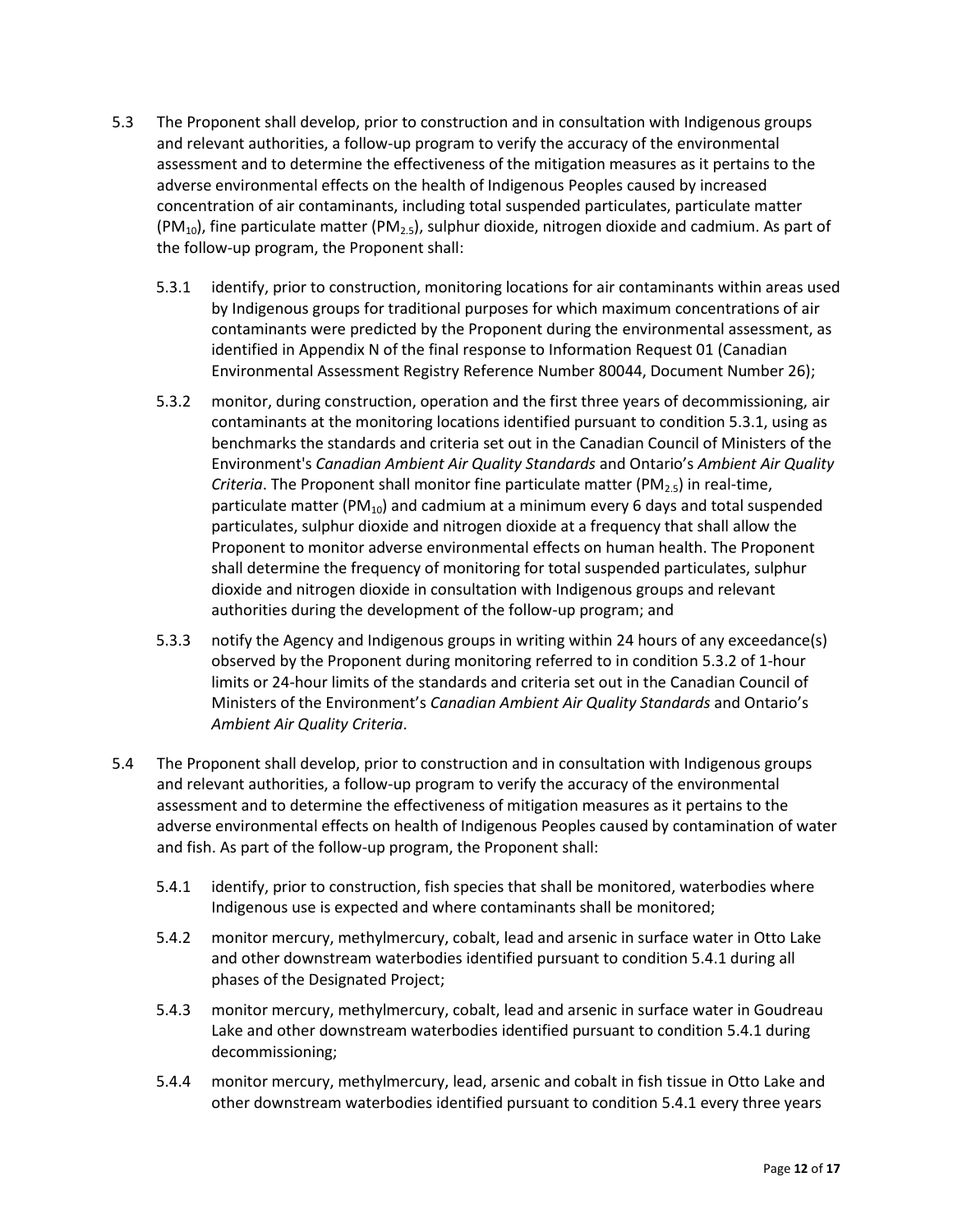during all phases of the Designated Project, starting the first year of construction. The Proponent shall determine, in consultation with Indigenous groups and relevant authorities, if additional monitoring must be implemented after the end of decommissioning; and

5.4.5 monitor mercury, methylmercury, lead, arsenic and cobalt in fish tissue in Goudreau Lake and other downstream waterbodies identified pursuant to condition 5.4.1 every three years starting at the beginning of decommissioning and for a duration that shall be determined in consultation with Indigenous groups and relevant authorities.

## **6 Current use of lands and resources for traditional purposes**

- 6.1 The Proponent shall develop, prior to construction and in consultation with Indigenous groups, a communication plan to share information related to the Designated Project and the adverse environmental effects of the Designated Project with Indigenous groups. The Proponent shall implement and maintain the communication plan up-to-date during all phases of the Designated Project. The communication plan shall include procedures, including timing and methods, for sharing information on the following:
	- 6.1.1 the location and timing of Designated Project activities that may affect quality of experience to Indigenous uses of lands for traditional purposes caused by changes in dust, noise or light within the property boundary and that may permanently or temporarily affect navigation within the project study area;
	- 6.1.2 the results of the follow-up program referred to in conditions 3.11, 3.12, 3.13, 4.4, 4.5, 5.3, 5.4, 6.5, 6.6, 7.2, and 7.3, including any potential health risks, in plain language, and the modified or additional mitigation measures developed and implemented by the Proponent pursuant to condition 2.7 for each follow-up program.
- 6.2 The Proponent shall develop, as part of the communication plan referred to in condition in 6.1, procedures for Indigenous groups to provide feedback to the Proponent about adverse environmental effects caused by the Designated Project related to access to and use of lands for traditional purposes, and procedures for the Proponent to document and respond in a timely manner to the feedback received and demonstrate how issues have been addressed, including through the implementation of additional or modified mitigation measures. The Proponent shall implement these procedures during all phases of the Designated Project.
- 6.3 The Proponent shall develop, prior to construction and in consultation with Indigenous groups, a Historic Resources Management Plan for structures, sites, or things of historical, archaeological, paleontological, or architectural significance. The Proponent shall implement the plan during all phases of the Designated Project. As part of the plan, for any previously unidentified structures, sites or things of historical, archaeological, paleontological or architectural significance discovered within the property boundary by the Proponent or brought to the attention of the Proponent by an Indigenous group or another party during any phase of the Designated project, the Proponent shall:
	- 6.3.1 immediately halt work at the location of the discovery, except for actions required to be undertaken to protect the integrity of the discovery;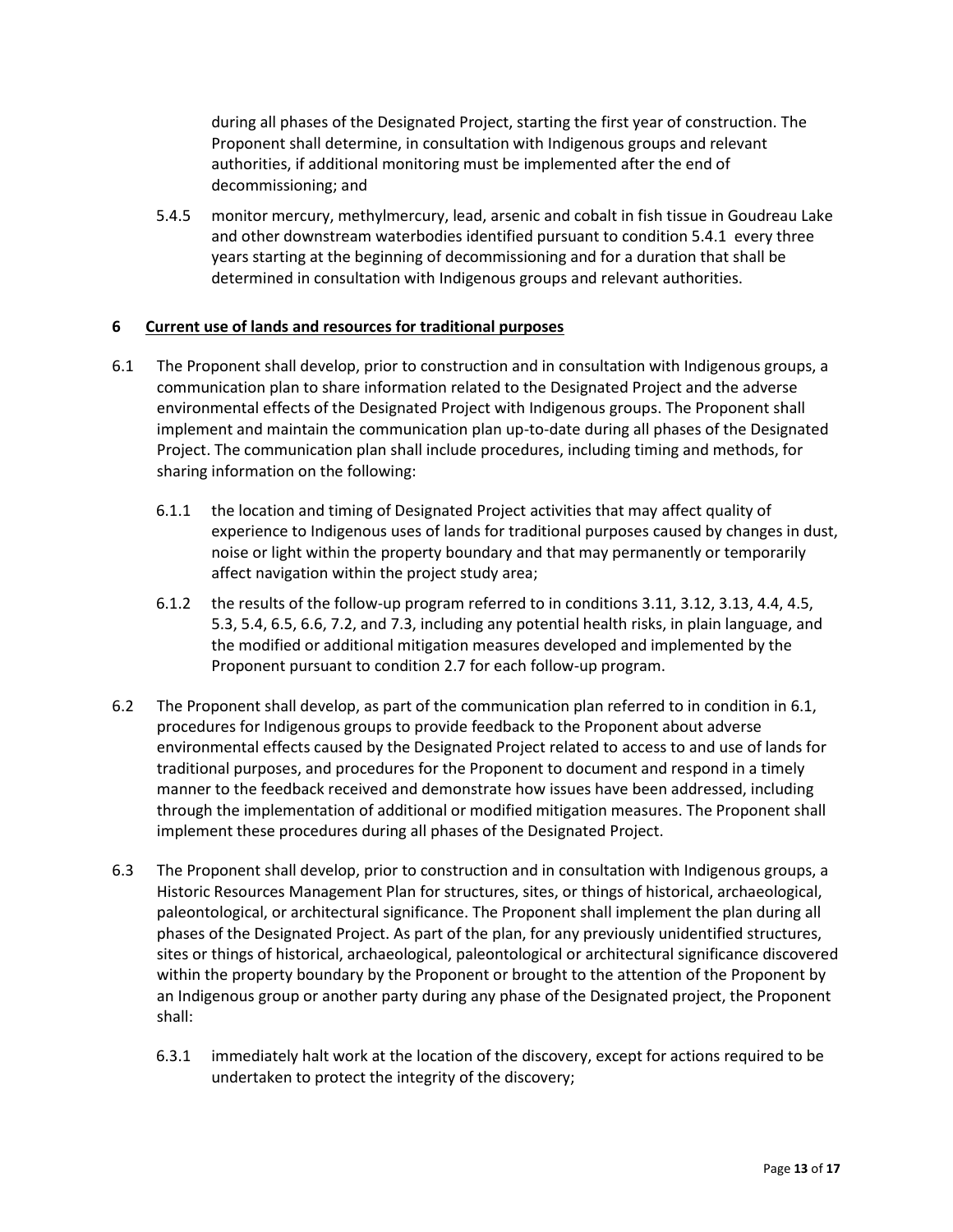- 6.3.2 delineate an area with a radius of at least 30 metres around the discovery as a no-work zone;
- 6.3.3 conduct an assessment at the location of the discovery;
- 6.3.4 inform the Agency and Indigenous groups within 24 hours of the discovery, and allow Indigenous groups to monitor and participate in the archeological work; and
- 6.3.5 consult Indigenous groups and relevant authorities on the manner by which to comply with all applicable legislative or legal requirements and associated regulations and protocols respecting the discovery, recording, transferring and safekeeping of previously unidentified structures, sites or things of historical, archaeological, paleontological or architectural significance.
- 6.4 As part of the progressive reclamation referred to in condition 4.3, the Proponent shall:
	- 6.4.1 identify, prior to the start of progressive reclamation and in consultation with Indigenous groups and relevant authorities, species of interest to Indigenous peoples to use for revegetation as part of the progressive reclamation; and
	- 6.4.2 develop, prior to the start of progressive reclamation and in consultation with Indigenous groups and relevant authorities, and implement, during all phases of the Designated Project, measures to manage the spread of invasive species. The Proponent shall submit these measures to the Agency before implementing them.
- 6.5 The Proponent shall develop, prior to construction and in consultation with Indigenous groups and relevant authorities, and implement, during all phases of the Designated Project, a follow-up program to verify the accuracy of the environmental assessment as it pertains to the adverse environmental effects of the Designated Project on the current use of lands and resources for traditional purposes caused by changes in the use of the project study area by mammals, including black bear (*Ursus americanus*) and moose (*Alces alces*). As part of the development of the follow-up program, the Proponent shall identify, in consultation with Indigenous groups and relevant authorities, species of mammals, in addition to black bear (*Ursus americanus*) and moose (*Alces alces*), that shall be monitored. If the results of the monitoring indicate that mammals use the property boundary, the Proponent shall implement modified or additional mitigation measures pursuant to condition 2.7 to prevent mammals from using the project study area.
- 6.6 The Proponent shall develop, prior to construction, and implement during all phases of the Designated Project, a follow-up program to verify the accuracy of the environmental assessment and determine the effectiveness of mitigation measures, including the mitigation measures referred to in conditions 6.1 to 6.4, as it pertains to the adverse environmental effects of the Designated Project on the current use of lands and resources for traditional purposes. The Proponent shall implement the follow-up program during all phases of the Designated Project.

## **7 Wetlands**

- 7.1 The Proponent shall restore a minimum of 40 hectares of peatland within the property boundary.
- 7.2 The Proponent shall develop, prior to construction and in consultation with Indigenous groups and relevant authorities, a follow-up program to determine the effectiveness of restoration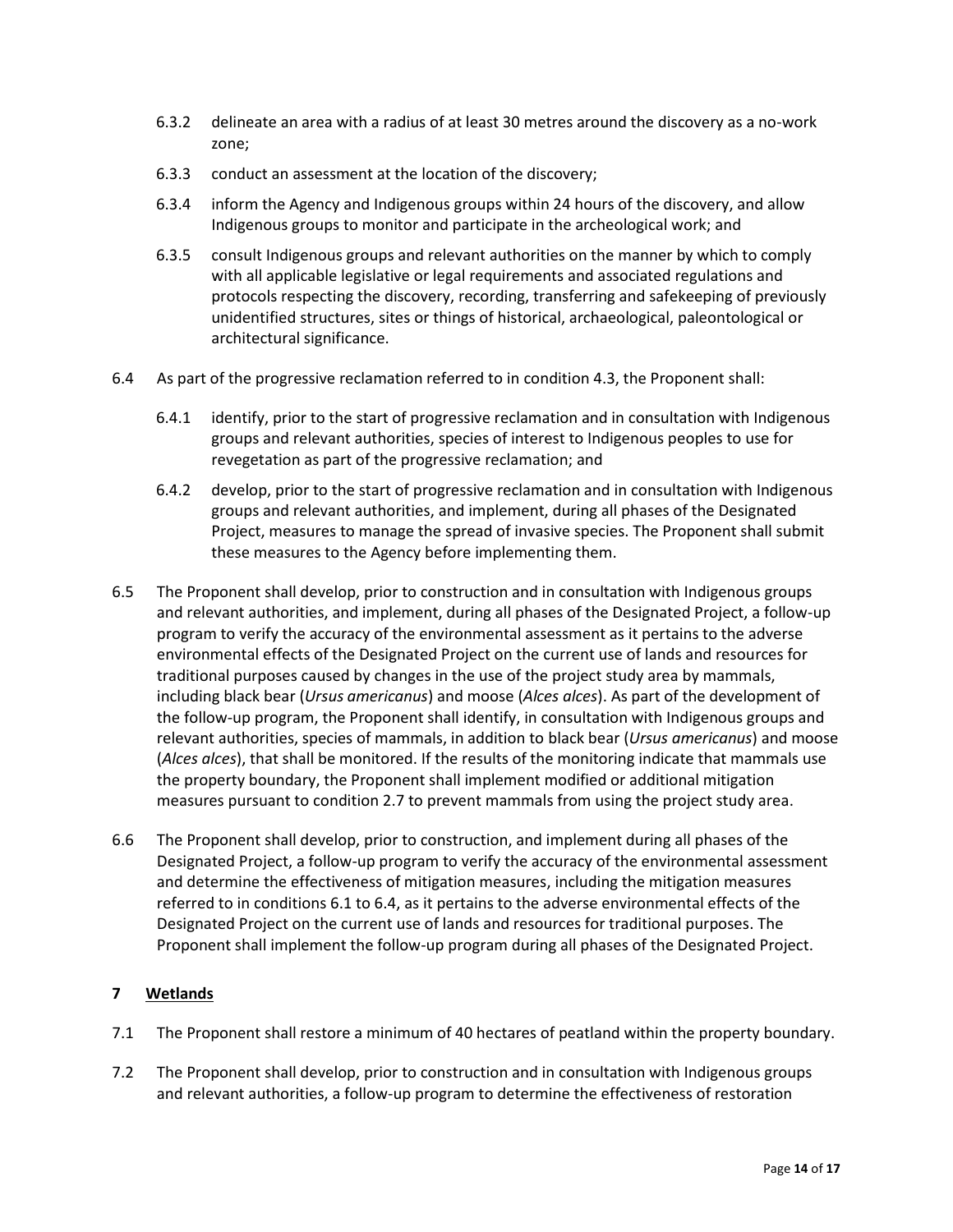referred to in condition 7.1, including the establishment of vegetation that typified the peatland vegetation prior to construction, peat depth, and wildlife use of the restored peatland. The Proponent shall implement the follow-up program during operation and decommissioning.

7.3 The Proponent shall develop, prior to construction and in consultation with Indigenous groups and relevant authorities, a follow-up program to verify the accuracy of the environmental assessment as it pertains to the presence of snapping turtle (*Chelydra serpentina*) or snapping turtle eggs within the project study area. The Proponent shall implement the follow-up program during construction and operation. If the Proponent observes snapping turtle or snapping turtle eggs, the Proponent shall develop, in consultation with Indigenous groups and relevant authorities, modified or additional mitigation measures pursuant to condition 2.7, which shall include, at a minimum, the installation of exclusion fences around snapping turtle habitat, if technically feasible, or the relocation of snapping turtles outside of the project study area. The Proponent shall submit these measures to the Agency before implementing them.

### **8 Accidents and malfunctions**

- 8.1 The Proponent shall take all reasonable measures to prevent accidents and malfunctions that may result in adverse environmental effects.
- 8.2 The Proponent shall, prior to construction, consult with Indigenous groups and relevant authorities on the measures to be implemented to prevent accidents and malfunctions.
- 8.3 The Proponent shall, prior to construction and in consultation with Indigenous groups and relevant authorities, develop an accident and malfunction response plan in relation to the Designated Project. The accident and malfunction plan shall include:
	- 8.3.1 the types of accidents and malfunctions that may cause adverse environmental effects; and
	- 8.3.2 the measures to be implemented in response to each type of accident and malfunction referred to in condition 8.3.1 to mitigate any adverse environmental effect(s) caused by the accident or malfunction.
- 8.4 In the event of an accident or malfunction with the potential to cause adverse environmental effects, the Proponent shall immediately implement the measures appropriate to the accident or malfunction as described in the accident and malfunction response plan referred to in condition 8.3.2 and shall:
	- 8.4.1 notify, as soon as possible, Indigenous groups and relevant authorities of the accident or malfunction, and notify the Agency in writing no later than 24 hours following the accident or malfunction. For the notification to Indigenous groups and the Agency, the Proponent shall specify:
		- 8.4.1.1 the date the accident or malfunction occurred;
		- 8.4.1.2 a description of the accident or malfunction;
		- 8.4.1.3 a list of any substances potentially released in the environment as a result of the accident or malfunction.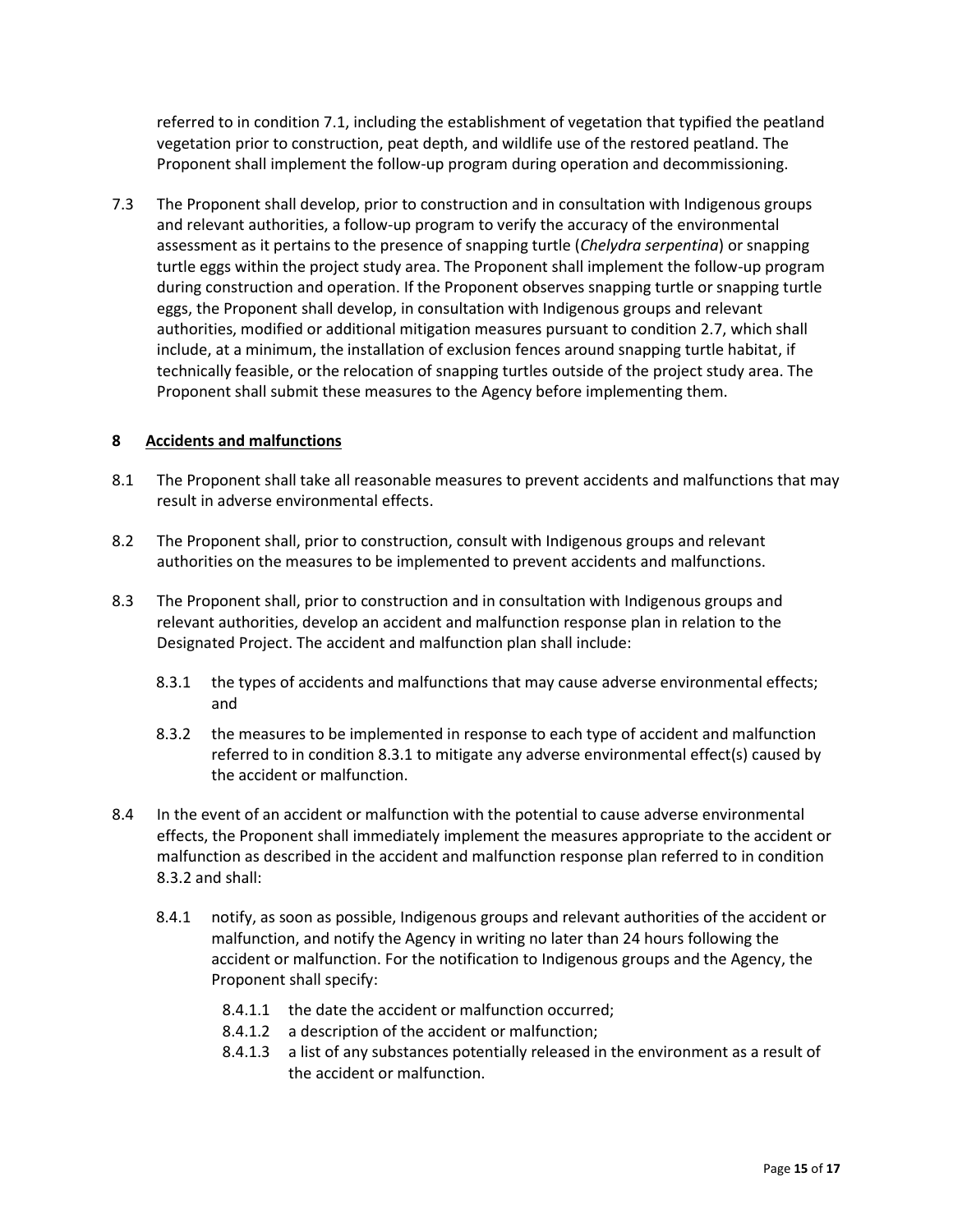- 8.4.2 submit a written report to the Agency no later than 30 days after the day on which the accident or malfunction occurred. The written report shall include:
	- 8.4.2.1 a detailed description of the accident or malfunction and of its adverse environmental effects and any associated potential health risks;
	- 8.4.2.2 a description of the measures that were taken by the Proponent to mitigate the adverse environmental effects caused by the accident or malfunction;
	- 8.4.2.3 any view(s) from Indigenous groups and advice from relevant authorities received with respect to the accident or malfunction, its adverse environmental effects, the associated potential health risks and the measures taken by the Proponent to mitigate these adverse environmental effects;
	- 8.4.2.4 a description of any residual adverse environmental effects and any modified or additional measures required by the Proponent to mitigate residual adverse environmental effects; and
	- 8.4.2.5 details concerning the implementation of the accident or malfunction response plan referred to in condition 8.3.
- 8.4.3 submit a written report to the Agency no later than 90 days after the day on which the accident or malfunction occurred that includes a description of changes made to avoid a subsequent occurrence of the accident or malfunction and of the modified or additional measure(s) implemented by the Proponent to mitigate and monitor residual adverse environmental effects and to carry out any required progressive reclamation, taking into account the information submitted in the written report pursuant to condition 8.4.2. The report shall include all additional views from Indigenous groups and advice from relevant authorities received by the Proponent since the views and advice referred to in condition 9.4.2.3 were received by the Proponent.
- 8.5 The Proponent shall develop a communication plan in consultation with Indigenous groups. The Proponent shall develop the communication plan prior to construction and shall implement and keep it up to date during all phases of the Designated Project. The plan shall include:
	- 8.5.1 the types of accident and malfunction requiring the Proponent to notify the respective Indigenous groups;
	- 8.5.2 the manner by which Indigenous groups shall be notified by the Proponent of an accident or malfunction and of any opportunities for the Indigenous groups to assist in the response to the accident or malfunction; and
	- 8.5.3 the contact information of the representatives of the Proponent that the Indigenous groups may contact and of the representatives of the respective Indigenous groups to which the Proponent provides notification.

# **9 Schedules**

9.1 The Proponent shall submit to the Agency a schedule for all conditions set out in this document no later than 60 days prior to the start of construction. This schedule shall detail all activities planned to fulfill each condition set out in this document and the commencement and estimated completion month(s) and year(s) for each of these activities.